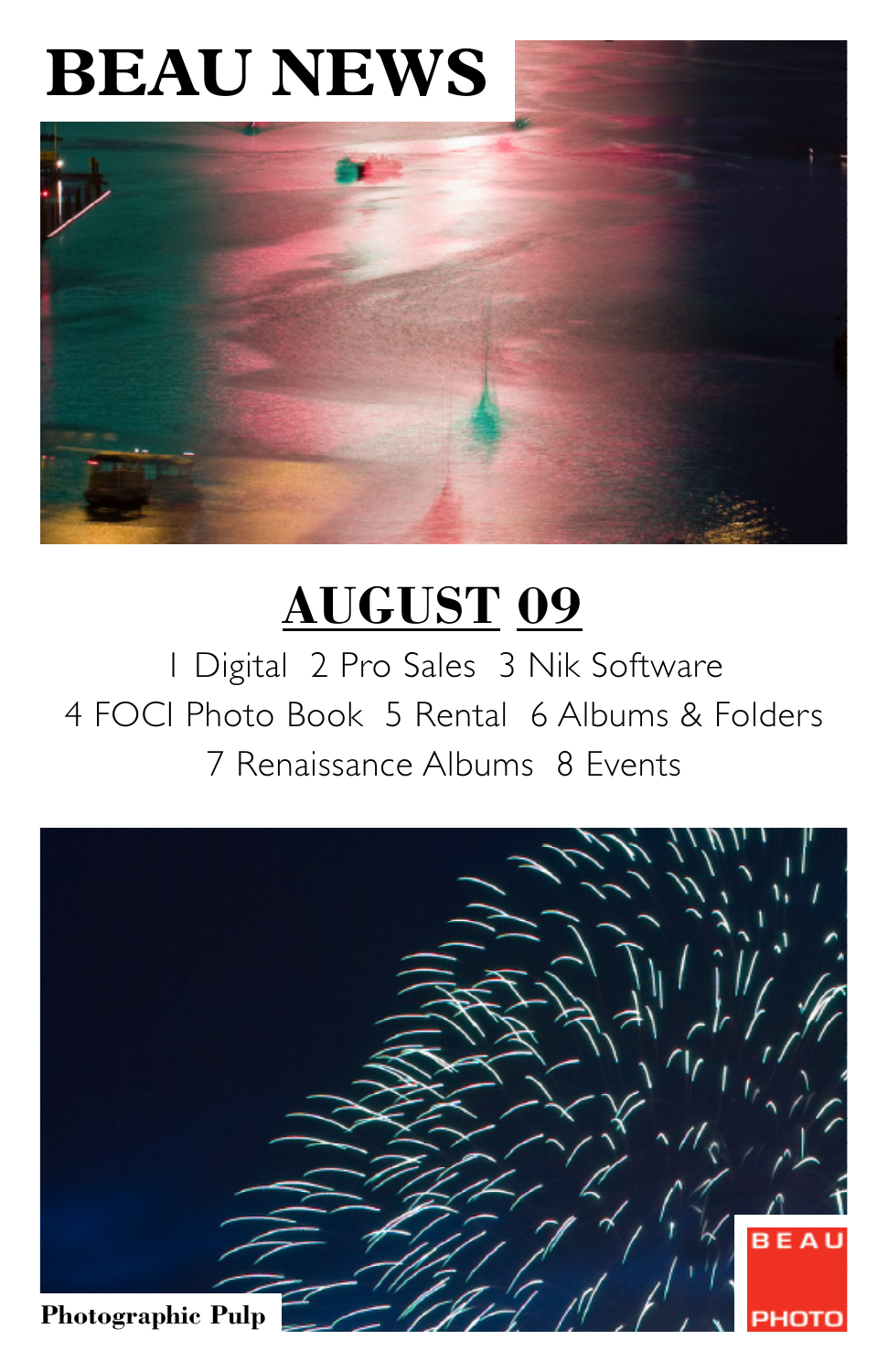# 1 **Digital** Mike

### **SENSOR CLEANING UPDATE**

A minor revision to my sensor cleaning article is overdue and I will endeavour to update it soon. In the meantime, here are a few changes and/ or additions. One major change is the direction of wiping. Back when I wrote the article originally, manufacturers of swabs were recommending wiping first in one direction, then turning the swab to its other side then wipe in the opposite direction. Well to be honest, I'm not sure what is being recommended these days, however I definitely recommend always swabbing in the same direction! Sometimes there are stubborn little spots that you end up pushing across the sensor and changing swabbing directions means that they get pushed first one way, then the other. By swabbing in the same direction, the chances are much better that they will get pushed off the sensor and out of your way! You might think that eventually there will be a build-up of "gunk" at one edge of the sensor, however so far I have not seen any issues with this, and neither has our rental dept. Kathy cleans her cameras a lot and so far, so good with the "same direction swabbing" technique.

The other thing I want to mention, is the "Corner Swab" from Visible Dust. These are very narrow little swabs that you can use to swab the very edges of the sensor, which sometimes seem to have a lot of initial residue from the manufacturing process. I recall the first time we had to clean our (then) brand new 1Ds Mark II in our rental dept. It took me 14 swabs to get the sensor totally clean! The main reason being that the fullwidth swabs I was using kept dragging in small particles from just outside the edge of the sensor. Now that Corner-Swabs are available, one can first clean the edges with a few of these narrow corner swabs (1 drop of Eclipse or Visible Dust fluid on these only please!) and then follow up with the normal full-width swabs with no more small spots showing up at the edges. Note that one usually only has to do this at the first or second cleaning of a brand new camera. Once you have the edges clean, you may never need to use the corner swabs again!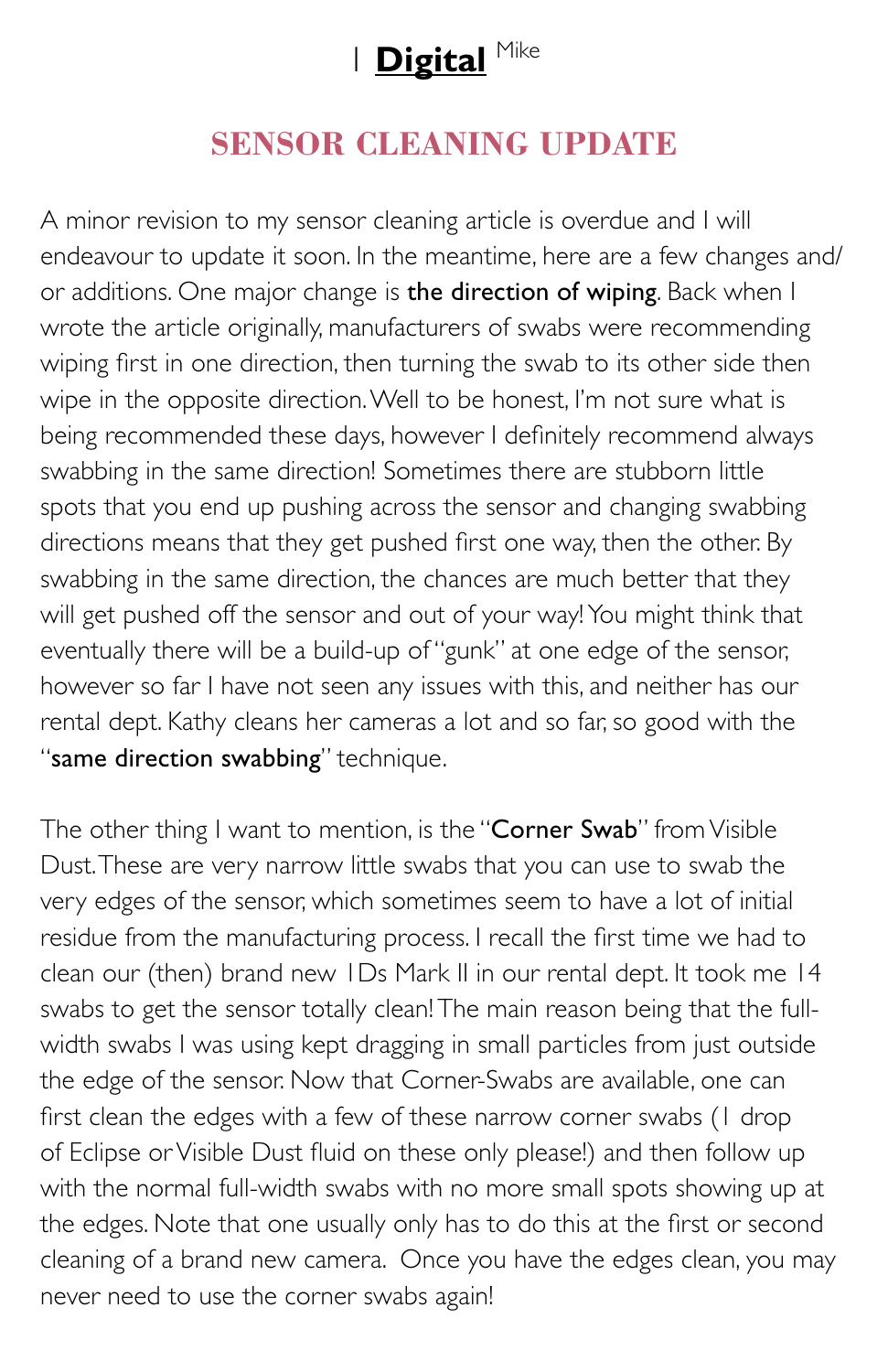#### **Canon TS-E 24mm f/3.5L II Tilt-Shift Lens (New - \$2389)**

We now have this new lens in our rental department. I've had a brief chance to test it out. Putting it simply, it is a huge improvement over the first generation one, but... it is simply not quite as spectacular as the new TS-E 17mm - which we still have not got for rentals yet unfortunately! Basically, the new 24mm is not absolutely tack sharp in the corners, wideopen with no shifts, like the 17mm is. However, once you stop it down a little, it does get very good. One problem with the old 24mm TS-E, was that it had large amounts of **chromatic aberration** (CA). This is especially annoying as there is no easy fix for CA if you are using the lens shifted since the image circle will be off-centre and there will be more CA on one side of the shot than the other. None of the tools in Photoshop, Lightroom or most other programs will allow for (easily) correcting offcentre CA. The good news is that this new 24mm TS-E, like the 17mm tilt-shift, is virtually free of CA so this will no longer be an issue. Also, flare is exceptionally well controlled, as it also is in the new 17mm, but since the front element is not a huge bulging piece-of-glass like on the 17, you can actually use filters and it comes with a (somewhat minimal) lens hood. The new 24mm is still somewhat difficult to buy (get your name in the queue if you want one) but at least now you can rent it and try it out first!

#### **Fuji S200EXR Digital Camera**

Fuji has announced several new P&S cameras and while I normally do not write about that category of camera, there is a new one of interest, and I do have a certain fondness for several of Fuji's recent models. As I may have written about in the past, I personally have a Fuji S100fs, a super-zoom P&S with a 28-400mm IS lens, CCD raw capability, very good high ISO for an II megapixel (MP) P&S sensor, Fuji "film simulation" modes and much more. Fuji billed it as the ideal "nature photographers camera" and while it is certainly no digital SLR in its capabilities, I have used it a fair bit and travel with it as a backup camera should my Canon DSLR fail. Indeed, when lens changes are inconvenient, I'll even use it at times when I do have my Canon system with me, since having a high quality 28-400mm equivalent zoom is awfully handy!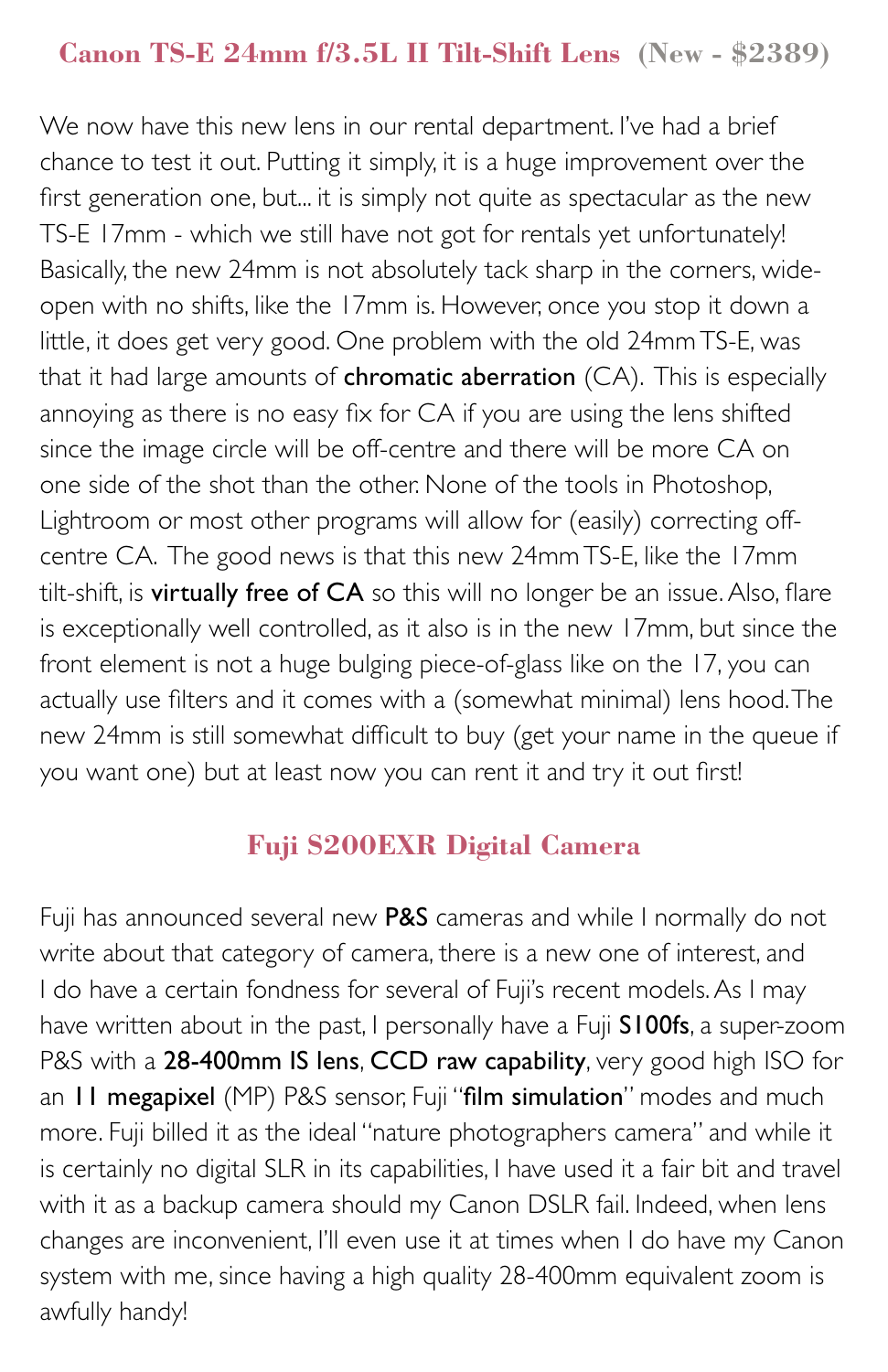For some samples of what a high-end bridge-camera can do, have a look at my website here for six image galleries and a brief "review" of the Fuji S100fs:

#### <http://www.sublimephoto.com/exhibit/2008.html#fuji>

To give a little more background before describing the new camera, Fuji recently introduced their F200EXR compact P&S, with a good 28-140mm zoom and, most importantly, their new EXR Super-CCD sensor. What is unique about the EXR sensor is that it has three distinctive modes: a normal 12 MP high-resolution (HR) mode, an interleaved hardware pixelbinned (SN) mode optimized for low-light/high-ISO shooting that's 6 MP, and finally a high-dynamic-range (DR) mode that is also 6 MP. Uniquely, the DR mode will effectively capture two exposures, exposing half of the 12 MP sensor for a shorter duration, and then the other 6 MP interleaved half for the full duration. Then these two interleaved 6 MP exposures are combined into one high dynamic range shot. The DR mode on the F200EXR is amazing (I do own one myself) and gives a dynamic range that is essentially on par with a tweaked raw file from a digital SLR.

Now, with the background info out of the way, that brings us to the new S200EXR. To put it simply, the S200EXR is basically an S100fs with the new EXR sensor in it. Since the 12 MP EXR sensor is ever so slightly smaller (physically) than the 11 MP Super-CCD that was in the S100fs, the zoom range is now slightly different, amounting to 30.5-436mm... so not quite as wide but a little longer. It is using exactly the same lens. Although Fuji gave us a brilliant new sensor, alas they also took away something: the new camera no longer has the tilting rear LCD display. Although the argument is that with the new wide viewing angle LCD, it is no longer needed and in fact, the mechanism may be one of the more fragile aspects of the otherwise very solidly built S100fs. But still... I would have really liked to see them keep the previous tilt mechanism. In any case, this Fuji promises to be a superb "bridge" camera, especially given its pedigree of taking the best features from two proven-to-be-excellent cameras. It should be shipping in September for \$589 as a special order item for us.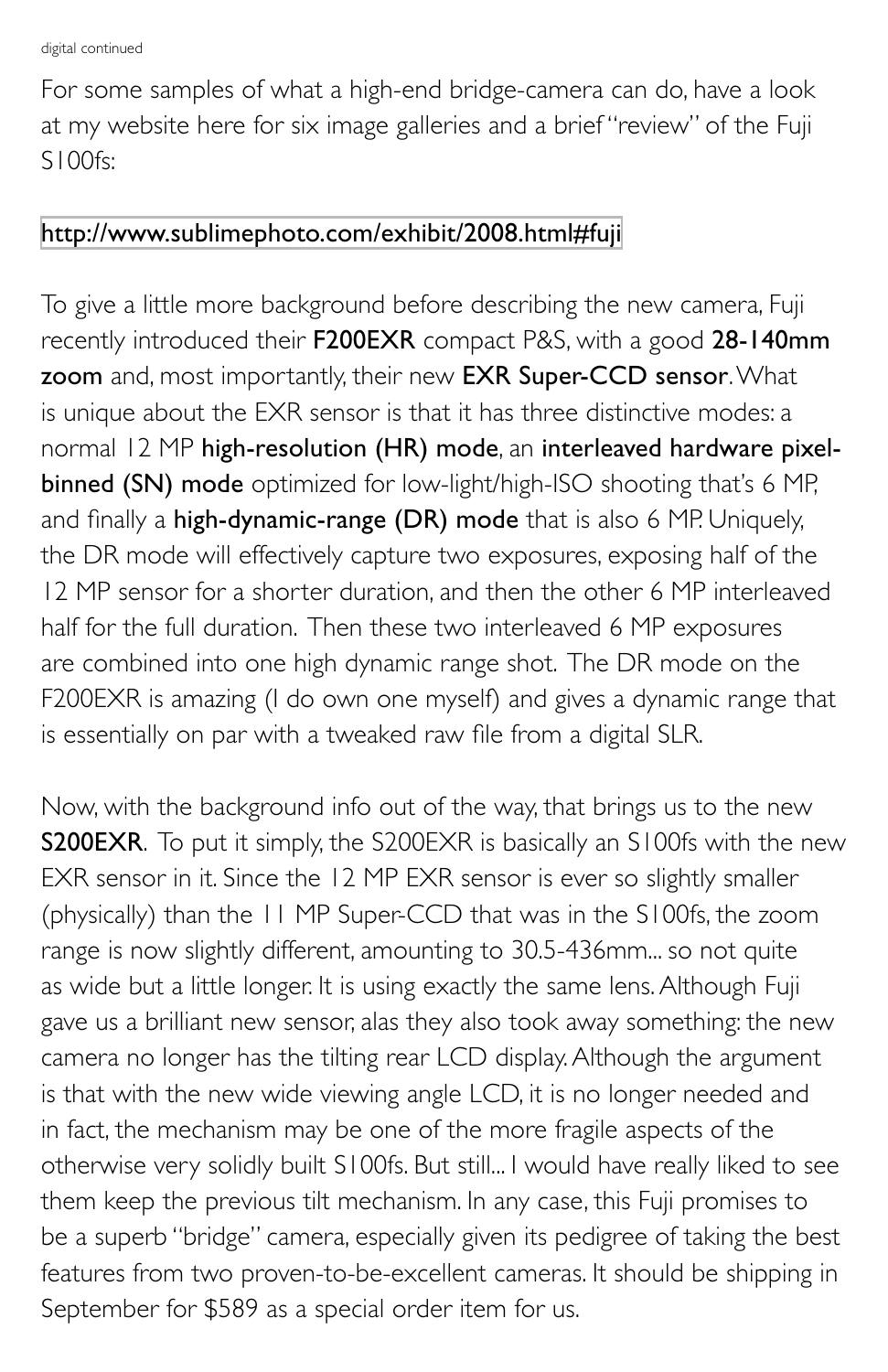### 2 **Pro Sales** Ken

### **Lighting Blow Out**

**Profoto** has reinvented the Compact line of strobes, with the D1monolights.

The **Profoto D1 Air** is fully digital, not only on the display panel, but also in the flash output control circuitry. This is to ensure a consistency in flash-to-flash color temperature and flash energy. The dual mode SMPS capacitor charging technology ensures the flash-toflash precision which is essential for today's photographer. The 7 f-stop power range gives all the power the demanding photographer needs for creative freedom, to shoot with high speed and full open lens. Controls are easy to use, the unique builtin reflector gives you full control and minimizes stray light and it is designed for use with softboxes and umbrellas, with or without additional reflectors.

Short flash duration gives images a crisp feel and the fast recycling time means that you never have to wait for the flash. You will always get the image quality that you want. All this is in a package that offers

**1/10 f-stop control**, giving you the confidence that the images will be exactly as you want them.

The new Profoto Air system enables you to control and trigger your flash remotely from as much as 300 meters (1000ft) and replaces the sync cable. Connect the D1 with the new **Profoto Air USB**, to a PC or a Mac and gain full control of your entire studio flash system via wireless communication.

We have a limited amount of demo units at a blow out price, so don't delay!

| <b>Blowout Sale</b> | \$2549.49 |
|---------------------|-----------|
| Reg.                | \$3359.95 |

### **Lightrein Demo Sale**

**Lightrein** has a great Portrait kit, and we have a great sale price on the demos units we brought back from the Image Explorations event. These units were only barely used in classrooms and they come with a full 2 year warranty.

| Demo Sale | \$1287.49 |
|-----------|-----------|
| Reg.      | \$1430.95 |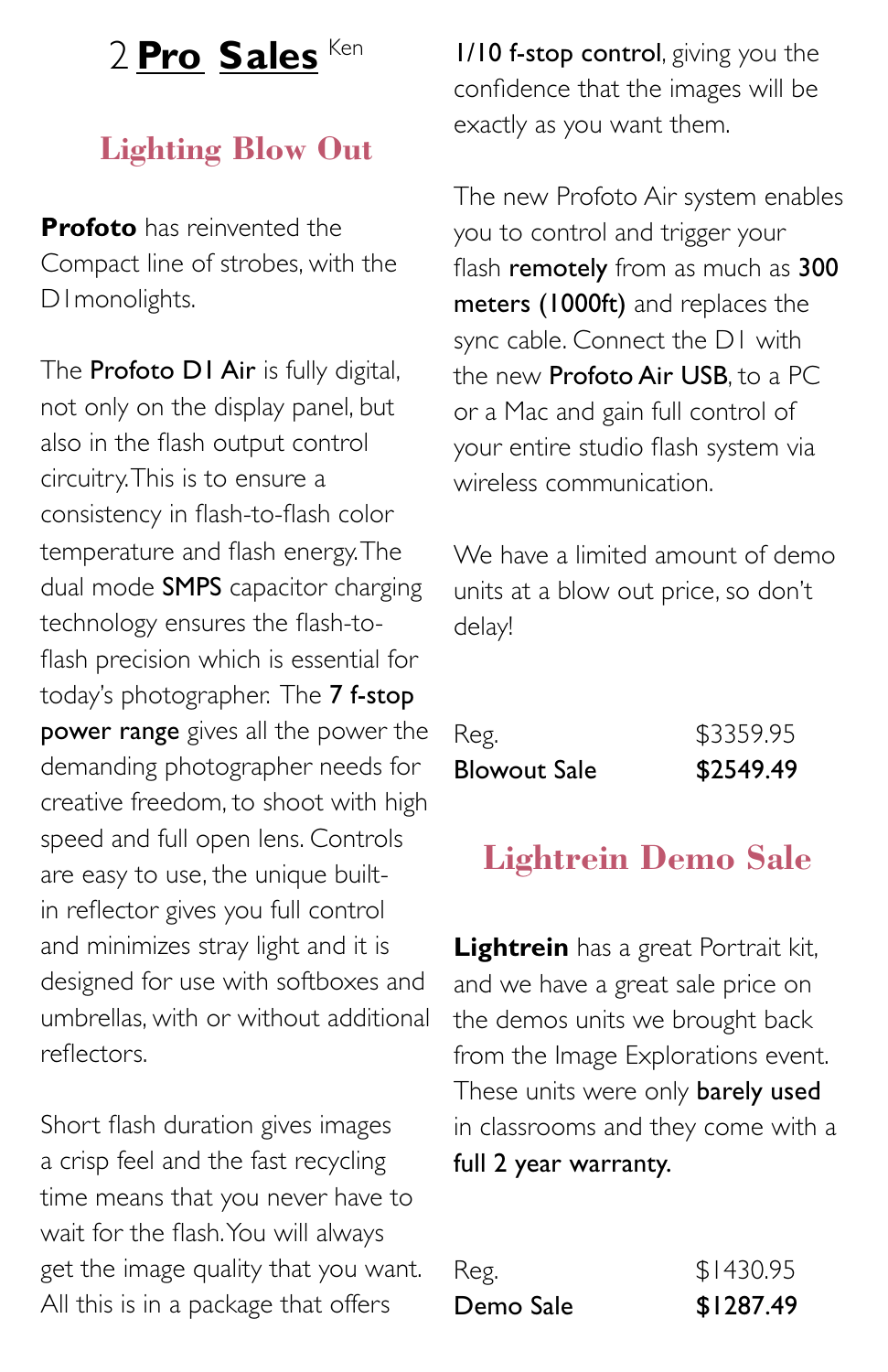# 3 **Nik Software**

The Complete Collection includes all of Nik Software's latest award-winning plug-in software titles for Photoshop®, Lightroom® and Aperture™ including: Dfine® 2.0, Viveza™, Color Efex Pro™ 3.0, Silver Efex Pro™, and Sharpener Pro™ 3.0. All products now feature Nik Software's patented U Point® technology, giving photographers the most powerful tools for precise and natural photographic enhancements and corrections without the need for complicated selections or layer masks.



Dfine 2.0 Best-in-class noise reduction to improve the quality of virtually every photo. Features new U Point technology for unprecedented selective control.



#### Viveza

The most powerful tool to selectively control color and light in photographic images without the need for complicated selections or layer masks.



Color Efex Pro 3.0 52 photographic filters with over 250 effects for professional quality images.



#### Silver Efex Pro

Complete power and control to create professional quality black and white images in one convenient tool.



Sharpener Pro 3.0 The most advanced, powerful, and complete sharpening solution for photographers.

**Beau Photo now stocks Nik software! Call for more info and pricing**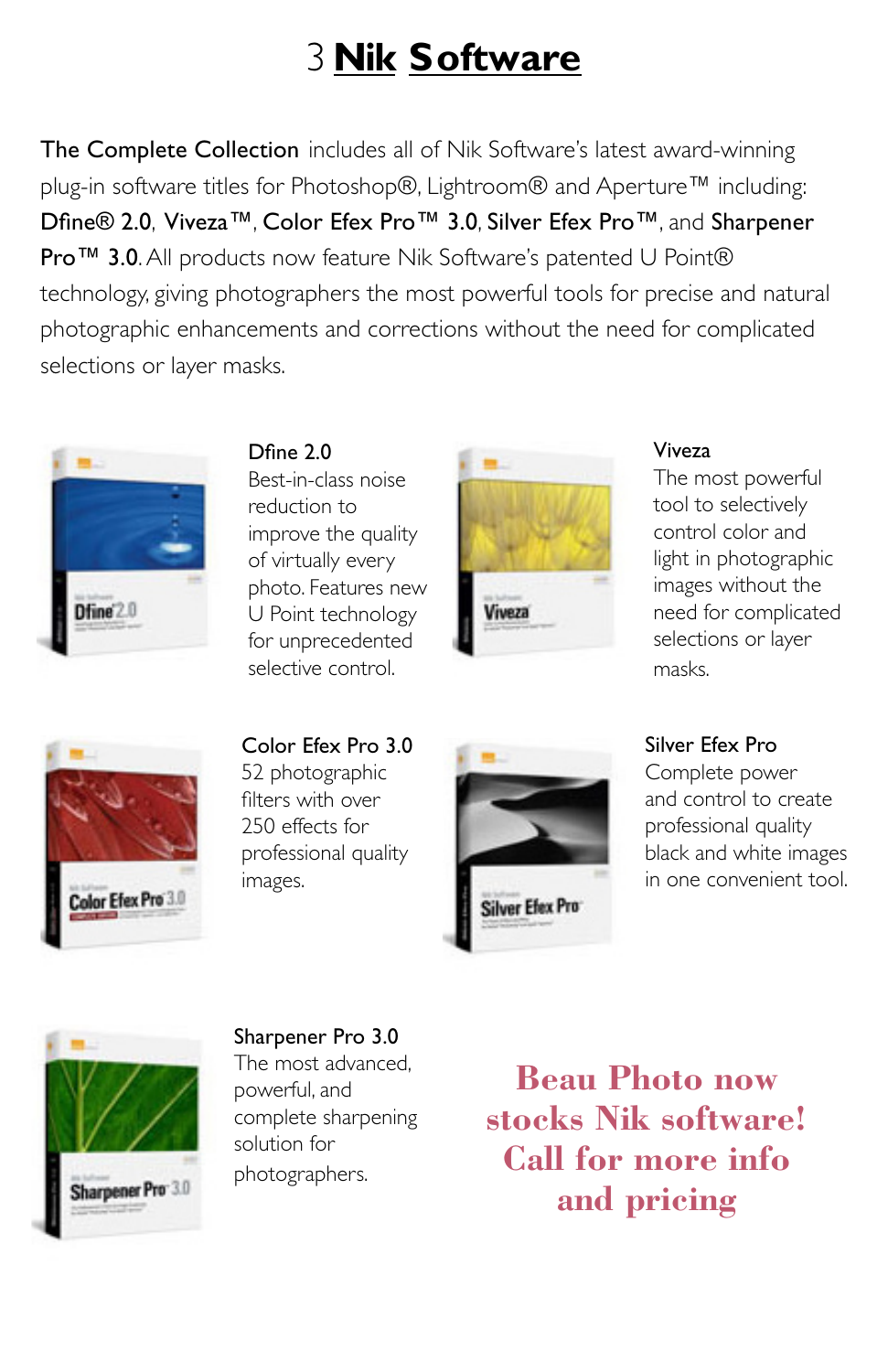# 4 **FOCI Photobook** Jason



**8" Portable Digital Photo Album \$239.99**

Introducing a great new product by DIGITAL FOCI!!! The Photo Book is a portable portfolio that packs an eight inch, 800x600 pixel LCD display set in a pleasing faux leather case. This is an attractive alternative to other portable image viewers that tend to be cold, metal devices that do not convey the warm images within.

The Photo Book has 4GB of internal memory, which is enough to hold thousands of jpeg photos at 800x600 resolution. The images can be loaded directly into the device via the built-in card readers (Compact Flash, SD, SDHC, XD, MS, MS-PRO), USB flash drive, or from your computer connected through the USB port.

Most of the popular image formats (jpeg, BMP, GIF, & TIFF) are supported, along with some audio (WMA, MP3 & AAC) formats and

video (MJPEG, MPEG-1 & MPEG-4 SP) formats. A very wide selection of RAW formats from DSLRs & high end point & shoot cameras are also supported. Once loaded, the images can be zoomed, rotated & panned as they are displayed. One can even pan and zoom into the RAW images!

Your images can be all shown as one collection, or be organized into folders, with a preview thumbnail image. The photos can also be shown as a full-screen slideshow with user adjustable intervals, and even coupled with music streaming from the built-in speaker.

Battery life from the lithium polymer battery is a robust 2<sup>1/2</sup> hours, when viewing photos. Video and audio playback may decrease battery life. The Photo Book measures a svelte  $10.5"$ (L) x 7"(W) x 1"(H), about the size of a small paperback book.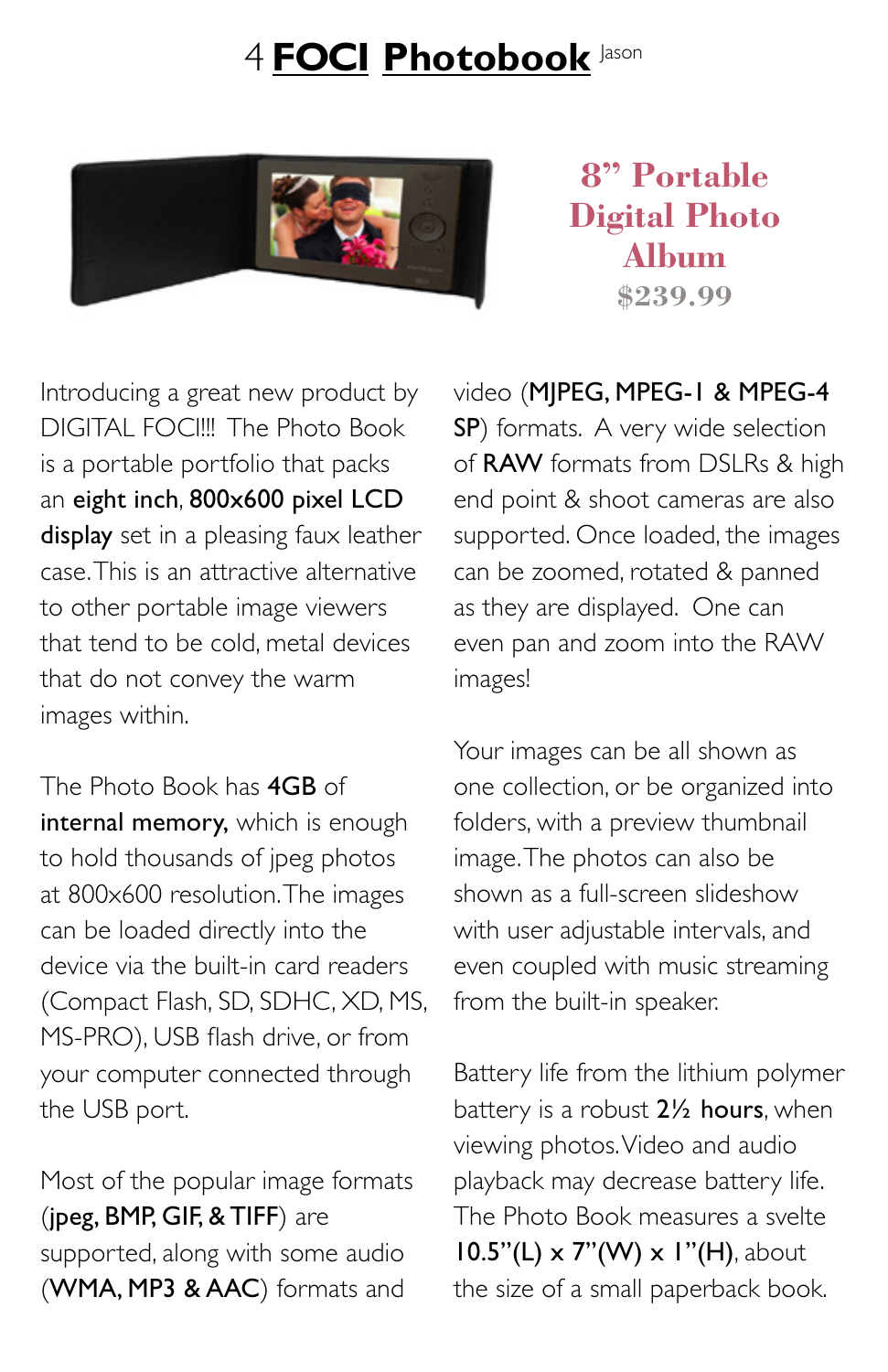## 5 **Rental** Kathy

It's a busy summer season this year in the rental department so just a reminder to everyone to plan ahead for your shoot (when it's not a last minute job of course). There have been quite a few people who called on Fridays and the lenses they were hoping to get weren't available.

We have finally received some of the new lenses we've been waiting for. Come in and try out the Canon 135mm f2L, or the Canon 400mm 5.6L a lightweight alternative to the faster long lenses, or a Canon 65 MP-E 5x macro lens - a very fun super macro lens. We now also have the Nikon I.4 and 1.7x teleconverters. One more each of the great 14-24mm 2.8 and the 24-70mm 2.8, and the 105mm 2.8 micro lenses. Enjoy the sunny weather and make sure you make time to get out to shoot for fun too!

# 6 **Albums & Folders** Barb

In the good old summer time. Strolling down a shady lane sounds pretty good right now! Vancouver is experiencing an unusually warm Summer, so moving slowly and sticking to the shady spots is very appealing! I'll be on Vacation until August 10th. While I'm away, please contact Deborah, Dene, or Carol with your questions.

September is looming! Back to school sales have started, and my local high school's football team is already practicing (go, Pipers!). Taprell Loomis has introduced some new Sport Mounts; you can access the on-line brochure by going to TAP-USA.com. Select 'Professional', then 'Mounts'. 'Next' moves you through the pages, and there's a magnification icon at the foot of each page. Please note that 2 pages are displayed at a time. I have samples of many of these mounts on hand, and I can request others (it takes about 3 to 4 weeks for them to arrive) if you'd like to see how they present. If you've received this year's folder samples, I'd appreciate your feedback. Our goal is to offer new, attractive presentation solutions to generate customer interest, without breaking the budget (suggestions for next year's sets are welcome.) Travel safely.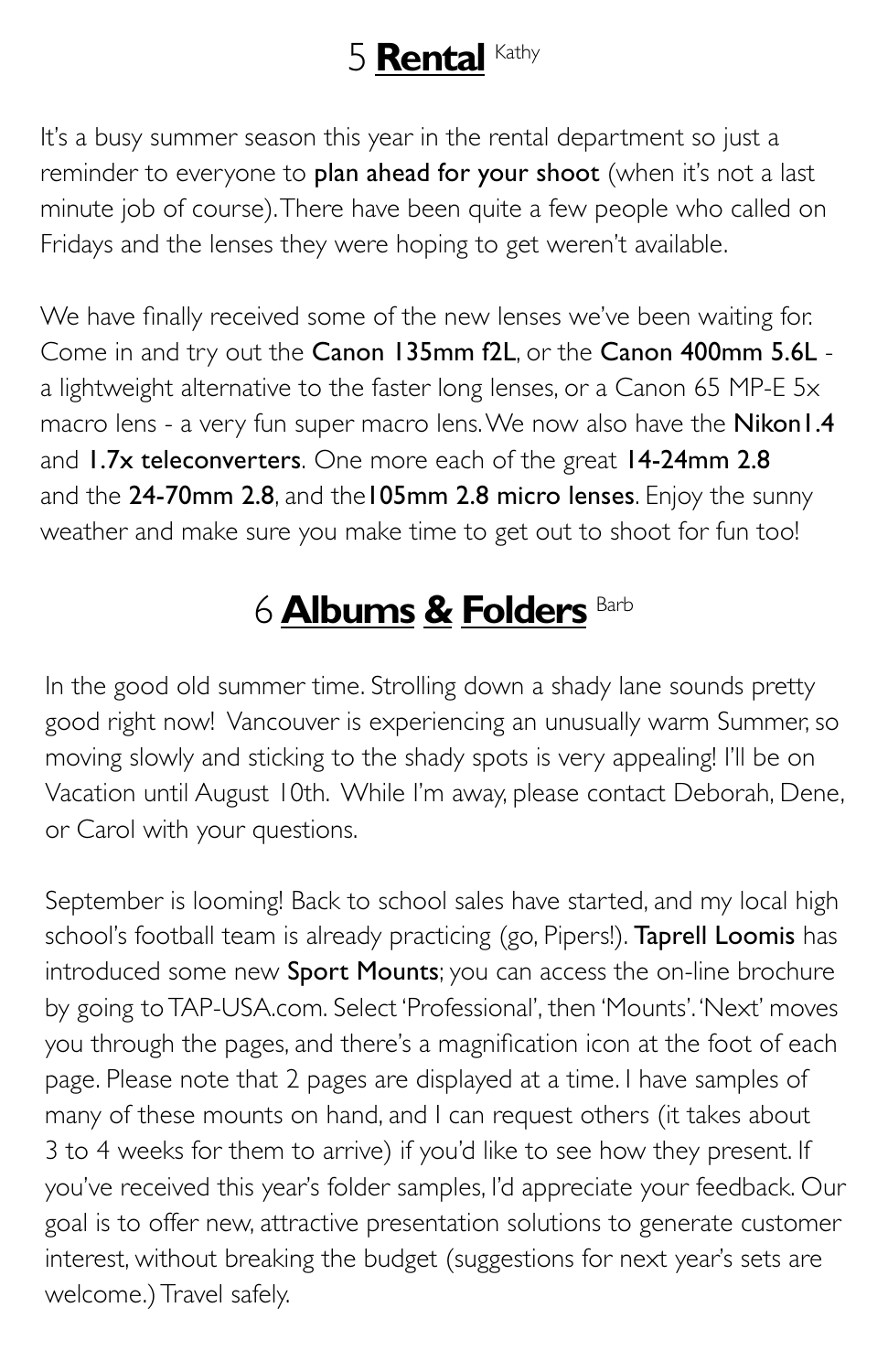# 7 **Renaissance Albums** Sarah

### Hello.

Firstly, a great big thank you to everyone who attended the Ninja Workshop hosted by international award winning photographer's Dave & Quin Cheung of DQ Studios. It was a fantastic turnout and I believe extremely well executed and inspiring. I hope you all got a lot from the seminar as I did. Also thanks to Ken Liu from Renaissance Albums and his lovely wife (who both graciously modeled for the shooting session) and Tomo of Langara College who also helped us out at the one day even. For those of you that couldn't make it, here is a link to DQ Studios website <http://www.dqstudios.com/>



The DQ Studios philosophy goes: "Educate your Client".

What else!

Oh yes, Renaissance Albums!!! I was coming to that, well the summer seems to be getting a little busier now the sound of wedding bells are in the air (though personally I think I would prefer to be married in the spring or autumn).

Many of you are probably aware of the ROES application for Renaissance's custom albums. For those of you who aren't aware or just need a slight re-fresher, please read thoroughly as this will help us track your album orders efficiently at the factory in New York etc, etc, etc...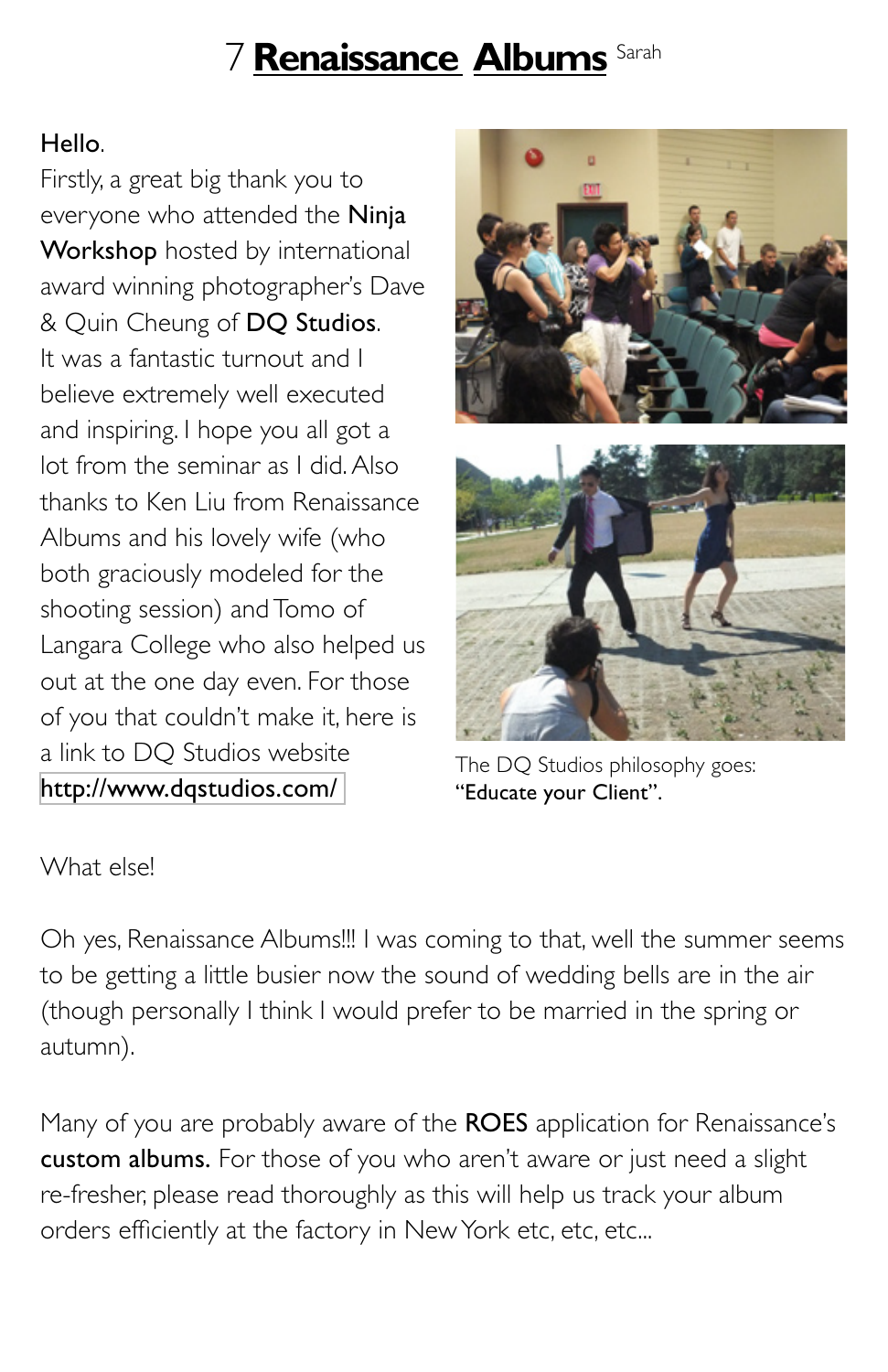### **ROES APPLICATION**

The Renaissance ROES is for **NON SoHo Styler Users**. ROES is an easyto-use application that acts as an online ordering system for Photographers to upload already designed files. It is user friendly and perfect for photographers who are looking for an easy way to submit pre-designed Option B orders. The application is at no cost to download but you will need to design your own album templates. Presently ROES works for the SOHO Book, MERCER Book and FINE ART Album. GALLERIA Album users can also build their album in ROES.

Please ensure you follow the steps that I emailed all custom album photographers and call or email me if you would like to receive further assistance on ordering albums using ROES.

#### HERE IS WHAT YOU NEED TO DO

- Once your pages are designed and ready, go to the Renaissance Website or <http://www.renaissancealbums.com/member/signin.html>

- Click Members Tab and login with your Member ID and Password or Create a Member ID.

- Once you are logged in, click the SUBMIT ORDER tab at the top right hand side of the window. This will bring you to ROES, then go to Renaissance ROES Launch Website.Once the website is launched or uploaded onto your desktop you should be prompted to a 'Customer Information' box, or you will see at the top of the Renaissance ROES website a 'My Information' Tab – you can click on this.

- Set up your Customer Info EXACTLY as instructed below.
- PRO MEMBER ID: BEAU (Your studio name)
- **STATE** (we are still waiting for a Canada option (please use NY for now)

- There is a field in the ROES application for you to enter in your PO#, just as you do when ordering an album using the SoHo Styler Software and before FTP'ing. Remeber to add the PO# given to you in the field supplied as this will ensure your album is being processed as it should and I can track it nice and easy throughout it's production and during shipping!

- Please Remember to email me your album specs:

e.g.  $12 \times 12$  - 10 page 20 spreads - Fine Art Album - Gramercy Leather etc. - Once you've finished your order in the ROSE application go to Order Completion. Under payment, put "credit card on file" (that way it goes to the Beau Photo account)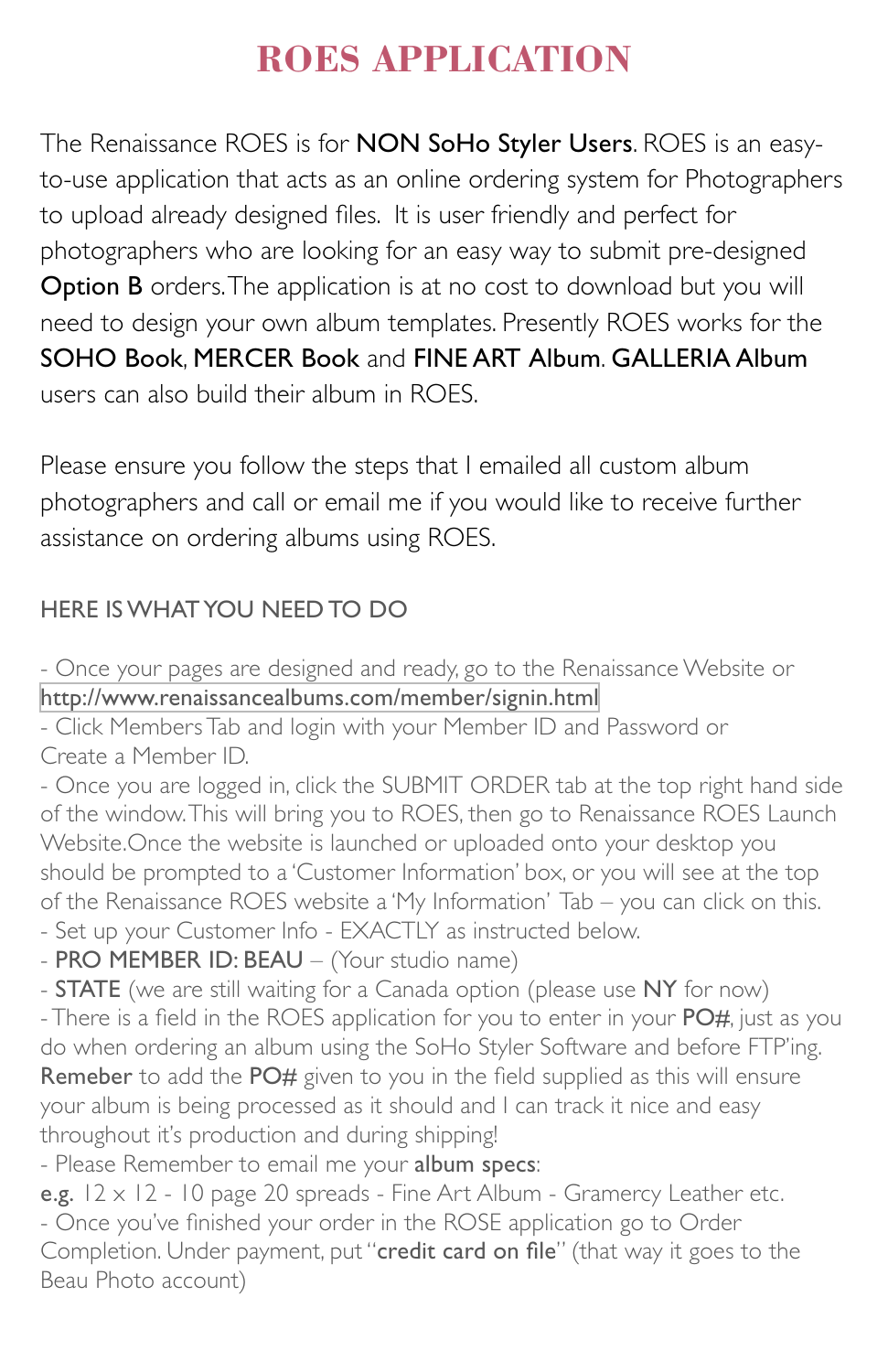Please email me for a PO# and include your album details BEFORE you log onto the Renaissance website. (IMPORTANT: You must be connected to the Internet to use ROES)

Please note: Since ROES is new to custom albums there may be some glitches in the software not yet recognised by Renaissance. If you come across anything please email me with the details as this will help Renaissance to correct the flaws a lot quicker.

If you have any questions regarding ROES and need me to guide you through the process especially if you are a first timer please feel free to contact me.

If you wish to discuss Renaissance Albums or would like a SoHo Styler Software demo please try to avoid Mondays and Fridays as these are more hectic days at BEAU due to Rental returns etc. If you can't, then come in as early in the morning as possible. Thank you! Happy summer days and BC Day Celebrations!

## 8 **Events**

#### PPABC's VANCOUVER ISLAND REGION SEMINAR & SALON COMPETITION 2009

Seminar speakers are world class photographers Albert Normandin and Dave Montizambert. Normandin will discuss the challenges of working on advertising and corporate industrial assignments, while Montizambert will demonstrate dramatic lighting for people and small scale still-lifes, streamlining digital workflow and post production, as well as many of his creative Photoshop techniques. For registration contact Marilyn at [photos@alberni.net](mailto:photos@alberni.net) <http://www.ppabc.com>

Where: Black Rock Oceanfront Resort, Ucluelet BC When: Sept. 27th & 28th

There will be a 40% off regular fall rates at the Black Rock Oceanfront Resort. Seminar participants will be entitled to the special rate for an additional 4 days before or after the convention, so take advantage of the offer for a little post